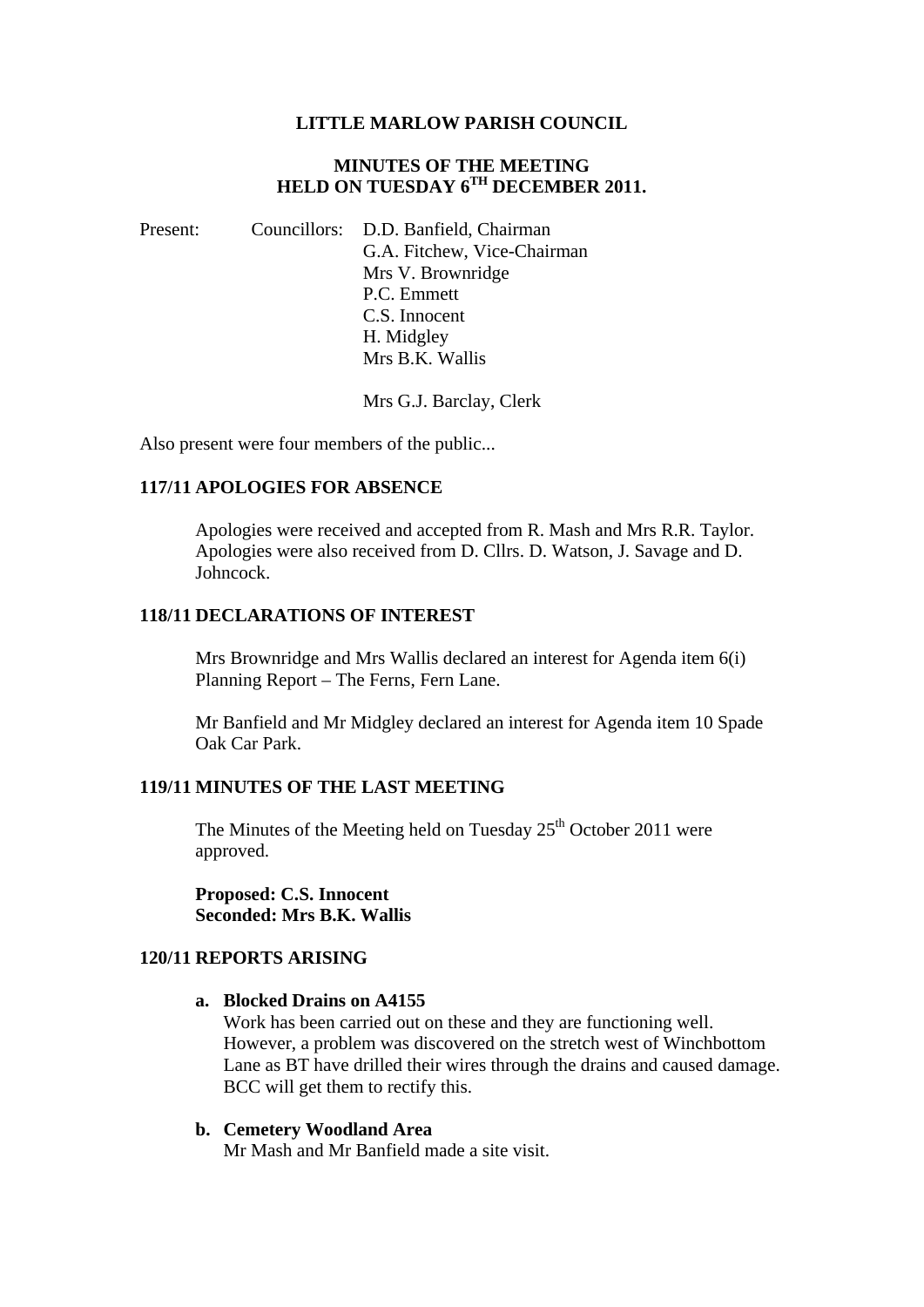#### **c. Queens Jubilee Party**

The date for the celebrations on the Recreation Ground has been set for 3<sup>rd</sup> June 2012.

#### **d. Remembrance Day Service**

Mr Banfield thanked those Councillors who had attended the service.

## **121/11 FINANCE**

**a. Financial Report for July, August, September and October 2011.**  These were presented and approved.

| July        |                                   |
|-------------|-----------------------------------|
| Income      | £5070.46                          |
| Expenditure | £9044.31                          |
| August      |                                   |
| Income      | £4760.00                          |
| Expenditure | £4493.72                          |
| September   |                                   |
| Income      | £21975.17 (includes half Precept) |
| Expenditure | £10976.84                         |
| October     |                                   |
| Income      | £5080.97                          |
| Expenditure | £7831.11                          |

# **Proposed: H. Midgley Seconded:Mrs. V. Brownridge**

### **b. Budget 2012-13**

The budget for 2012-13 was presented and discussed. See attached budget summary.

Mr Midgley abstained, but the budget was approved by all other councillors present..

A Precept of £39,500 will be requested.

**Proposed: G.A. Fitchew Seconded: P.C. Emmett** 

# **122/11 PLANNING**

### **Wycombe District Council Decisions**

1. 11/07349/FUL 18, Abbey Road Two storey side extension and single first floor extension etc Application permitted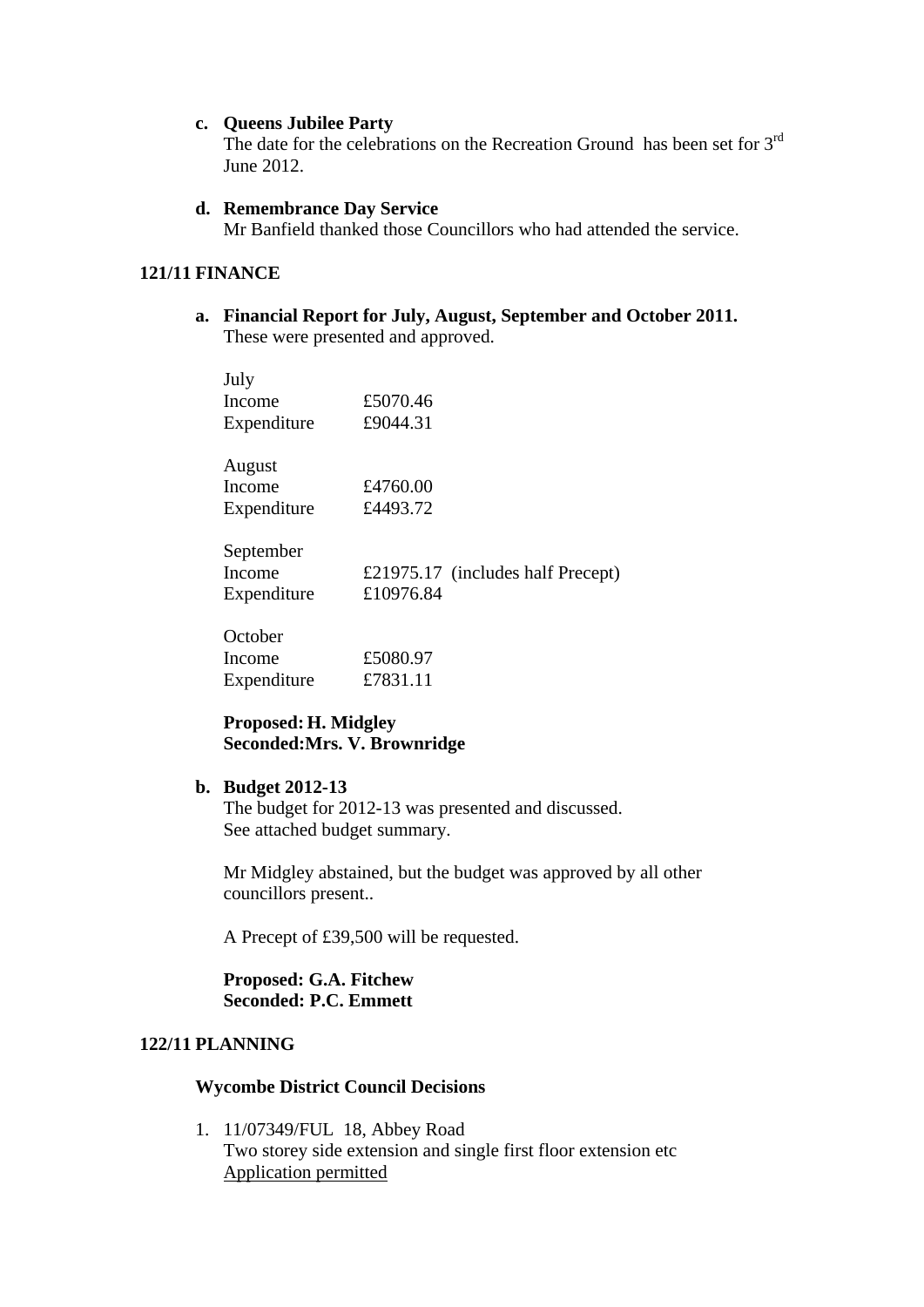- 2. 11/07221/FUL Little Marlow Sewage Treatment Works Erection of single storey modular classroom Application permitted
- 3. 11/07175/FUL Wilton Farmhouse Replacement conservatory to front Application permitted
- 4. 11/07128/FUL Westover, Church Road Erection of two storey rear extension Application permitted
- 5. 11/07129/LBC Westover, Church Road As above Application permitted
- 6. 11/07025/FUL Ivy Cottage, Church Road Single storey rear extension and insertion of dormer windows Application permitted
- 7. 11/07013/FUL Priory Ford Lodge, The Avenue Erection of rear conservatory extension and removal of current conservatory Application permitted
- 8. 11/07012/TPO Well End Farm Re-pollard group of six cracked willow trees Application permitted

# **New Applications**

- 1. 11/07734/CLP Wilton Farmhouse, Certificate of proposed lawfulness for insertion of 5 x velux windows. No comment required
- 2. 11/07714/FUL Westwinds, Chapman Lane Construction of detached garage with office in roof space Will make site visit
- 3. 11/07677/CTREE The Old Post, 10, Well End Cottages Reduce to half current size one contorted willow Comment: No objection
- 4. 11/07631/FUL Quoins, The Close Two storey side extension, new porch and steps, and timber cladding to first floor Will make site visit
- 5. 11/07636/REN Nissen Huts, Woodbarn Farm, Pump Lane Extension of time limit to permission granted under 09/05123/FUL Comment: Our original objections still apply.
- 6. 11/07622/FUL The Ferns, Fern Lane Single storey side and rear extensions with alterations to first floor bat window
	- Comment: no objection
- 7. 11/07497/CTREE Santarella, Lockbridge Road Remove one golden Lawson Cypress Comment: No objection
- 8. 11/07470/CTREE Lanterns, Sailing Club Road Prune one walnut tree and raise over road way one catalpa tree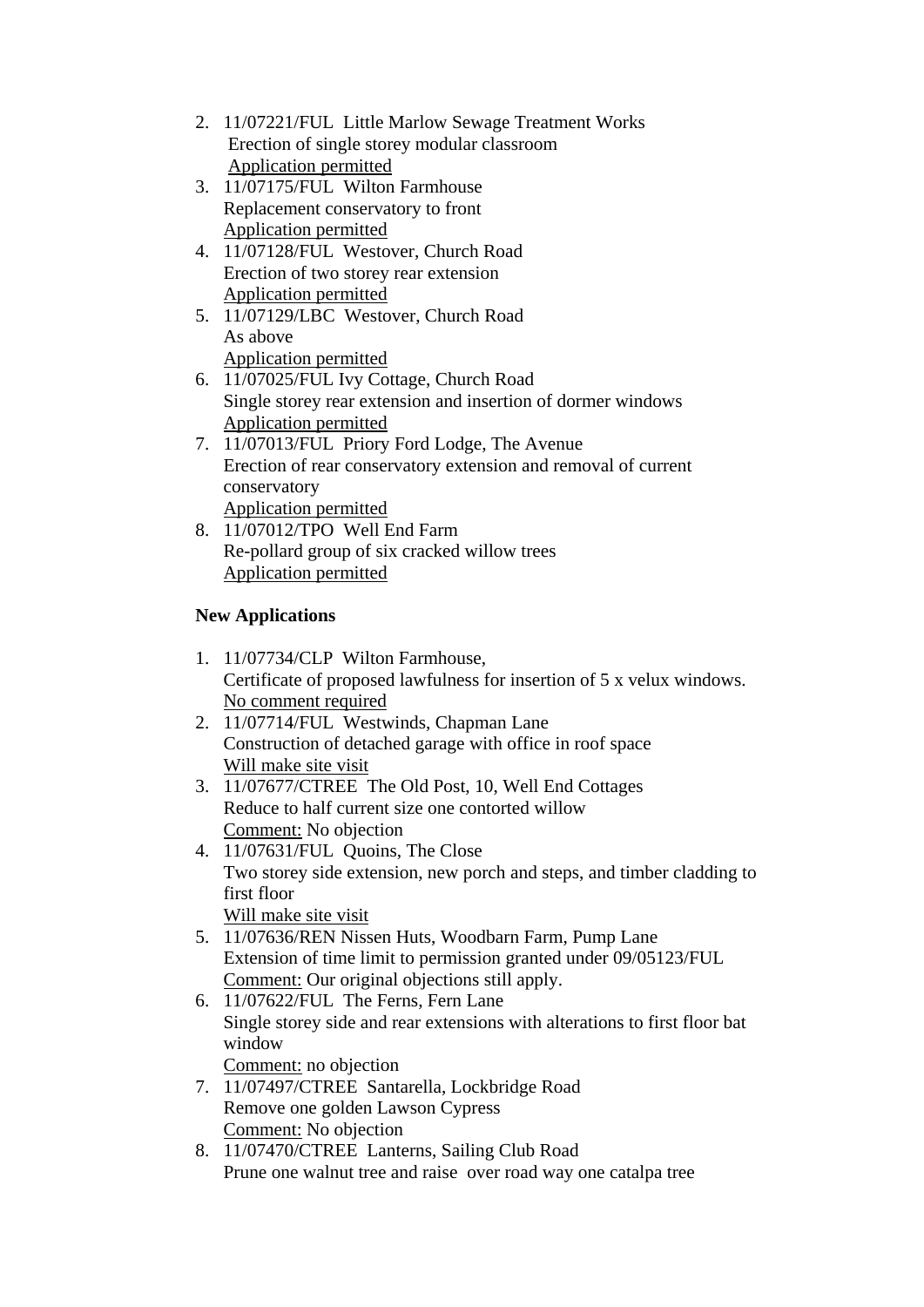Comment: No objection

- 9. 11/70440/CTREE White Barns, Sailing Club Road Fell mixture of ash and sycamore trees. Comment: No objection
- 10. 11/07789/FUL Tree Haven, Lockbridge Road 2 storey rear extension and loft conversion Site visit required

#### **Community Infrastructure Levy Consultation**

Mrs Wallis will meet with a sub-committee to discuss and formulate our response.

#### **Neighbourhood Plans**

The Localism Act has been passed by Parliament and will come into effect in April 2012. A sum has been placed in the budget towards considering formulating a Neighbourhood Plan

#### **123/11 ABBOTSBROOK HALL**

The Drains are still a problem and need attention.

#### **124/11 PAVILION/RECREATION GROUND**

Mr Emmett will get further quotes for the ground works which have been budgeted for.

#### **125/11 BURIAL GROUND**

A sub-committee meeting will be arranged to discuss various issues including the layout of the new ashes area. The existing roadway needs measuring for repairs. Viewing of a window protection needs to be arranged as a sum for a protection of the chapel window is in the current year's budget. The contracts need reviewing.

Mr Mash has recommended that every other tree in the woodland area be removed.

### **126/11 SWITCHING OFF OF STREET LIGHTS TRIAL CONSULTATION**

The areas of the C100 by Pump Lane North and Handy Cross are under review. It was agreed that if the street lights are to be removed a footway, similar to that in Sheepridge Lane should be installed and a good maintenance programme produced to include regular and frequent cutting of the verges and hedges to allow pedestrians to walk unimpeded.

## **127/11 STAFFING**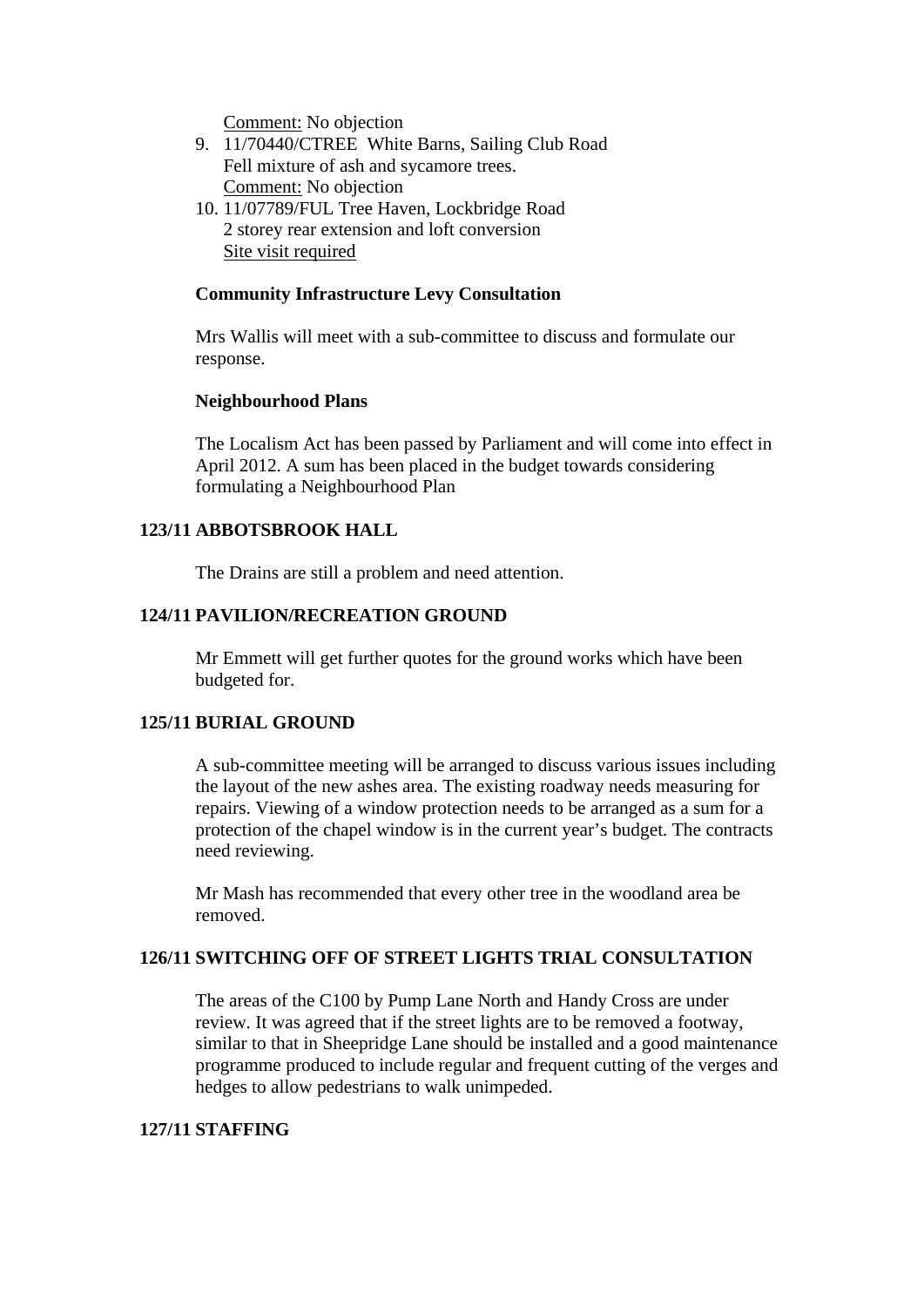Mrs Brownridge recommended that a sub-committee be formed to review the current contracts as after attending recent training, she is aware that our existing contracts need reviewing and proper procedures for grievance put in place.

Rebecca Mowat, Buckinghamshire County Council's Employment Solicitor can provide legal advice at a cost of £90 per hour. It was agreed that Mrs Brownridge would draft a proposed contract and we will obtain a quote from Mrs Mowat on costs.

# **128/11 SPADE OAK CAR PARK**

BCC are seeking to transfer the management of the car park to the Parish Council on a 99 year lease at a peppercorn rent. It was considered a valuable resource that would benefit the Country Park

A vote was taken and Mr Banfield and Mr Midgley declared an interest so did not take part.

The voting result was 3 for and 2 against and therefore the motion was carried to agree to take on the site.

## **129/11 STANDARDS BRIEFING**

Mrs Brownridge attended a recent briefing event held by BALC on what will happen now the Standards Board has been discontinued. It was agreed that we would wait and see if WDC and BCC draft a model code which we can adapt and adopt.

# **130/11 DATES OF FUTURE MEETINGS**

The meetings of the Parish Council will take place at The Pavilion, Little Marlow on  $10^{th}$  January,  $28^{th}$  February,  $3^{rd}$  April and  $13^{th}$  May 2012.

The Annual Parish Meeting will be held at Abbotsbrook Hall on Friday 11<sup>th</sup> May 2012.

All meetings commence at 8pm

# **131/11 REPORTS AND CORRESPONDENCE**

#### **a Parish Plan**

Mr Innocent asked if this should be updated.

#### **b. Security**

Mr Emmett attended a meeting between the Police and the Country Landowners. The message was that the public should be aware of securing their property so as to make it much more difficult for criminals to commit crimes.